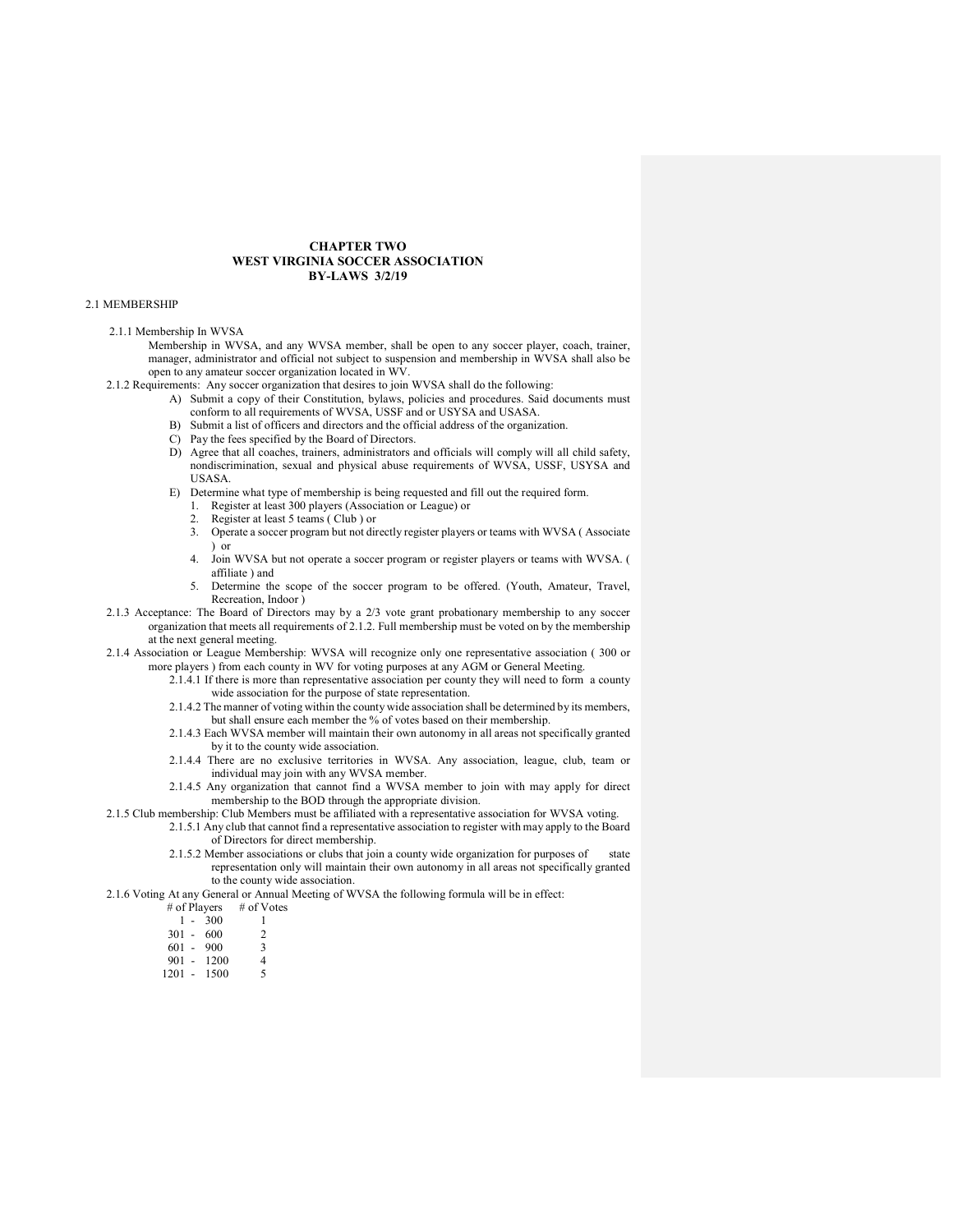- 1501 1800 6
- 1801 2100 7
- each additional 300 players equal 1 vote.
- 2.1.6 .1 Votes will be based on the greater of the member's registrations of the previous year or the current year.
- 
- 2.1.7 Individual Membership Any individual not otherwise affiliated with a WVSA member association or club may apply to the Board of Directors, through the appropriate division for individual membership. The BOD shall set fees and provide a form for such registration.
- 2.1.8 Affiliate Membership: Any soccer organization that does not directly register players or teams but wants to sponsor soccer programs and or events through WVSA, that wishes to affiliate with WVSA may do so after paying the fees set by the BOD and completing the registration process.
	- 2.1.8.1 Affiliate members shall elect one member to represent all associate members and shall have a total of one vote at any meeting of WVSA.
- 2.1.9 Indoor Membership: Any soccer organization that wishes to register as an indoor member only may do so after paying the fees set by the BOD and completing the registration process.
	- 2.1.9.1 Indoor members will have 1 vote each at any meeting of WVSA and will only vote on indoor soccer matters and the election of President, Executive VP and Secretary Treasurer.
- 2.1.10 Associate Membership: Any soccer organization which does not wish to sponsor programs or register players or teams through WVSA, may apply to become an affiliate member after paying the fees set by the BOD and completing the registration process.
	- 2.1.10.1 Associate members shall elect one member to represent all associate members and shall have a total of one vote at any meeting of WVSA
- 2.1.11 Denial of Membership: Any soccer organization or individual that feels they have been unfairly excluded from membership in WVSA shall have the right to appeal to US Soccer.
- 2.1.12 Responsibilities and Rights of Members: All WVSA members and all persons who are associated with any WVSA member organization agree to accept the Jurisdiction and Authority of WVSA, USYS, USASA and USSF All members of WVSA are members of USSF and have all rights granted to them by the USSF bylaws.
- 2.1.13 Good Standing: All WVSA member organizations, except affiliates, must do the following in order to remain in good standing with WVSA.
	- 2.1.13.1 All dues fees and assessments must be paid to WVSA when due.
	- 2.1.13.1.1 Dues are payable on Sept. 1 of each year and are delinquent on Oct. 1 of each year.
	- 2.1.13.2 Copies of all current Constitution, bylaws, policies, procedures, rules and regulations, must be on file with the Executive Director and or submitted to WVSA within 30 days of adoption.

2.1.13.2.1 Any amendments or changes to these documents (2.1.13.2) must be provided to the Executive Director within 30 days of adoption.

- 2.1.13.3 All players, coaches, administrators, trainers and officials that are part of the WVSA members program must be registered with WVSA each seasonal year, or show that they are currently registered with a US Soccer National Member.
	- 2.1.13.3.1 All players participating in WVSA programs that are already members of US Soccer shall have any US Soccer fees deducted from their WVSA fees.
- 2.1.13.4 All registrations must be filed with the appropriate division using the forms and computer programs approved by the BOD. Registration deadlines are Oct. 15 and April 15 of each seasonal year.

2.1.13.4.1 Failure to meet these deadlines may result in a fine of up to \$100 a week. The division VP may extend the deadlines upon written request for good cause.

- 2.1.13.5 Honor all suspensions issued by WVSA, its members, USYSA, USASA and US Soccer.
- 2.1.13.6 Maintain a permanent mailing address and provide it to the Executive Director.
- 2.1.13.7 Provide the Executive Director with an annual report within 30 days of its annual meeting concerning all activities including financial statements.
- 2.1.13.8 Provide copies of minutes of all meetings of the member and its governing body and or board to the Executive Director.

2.1.13.8.1 Allow representatives of WVSA to attend any such meetings with the privilege of the floor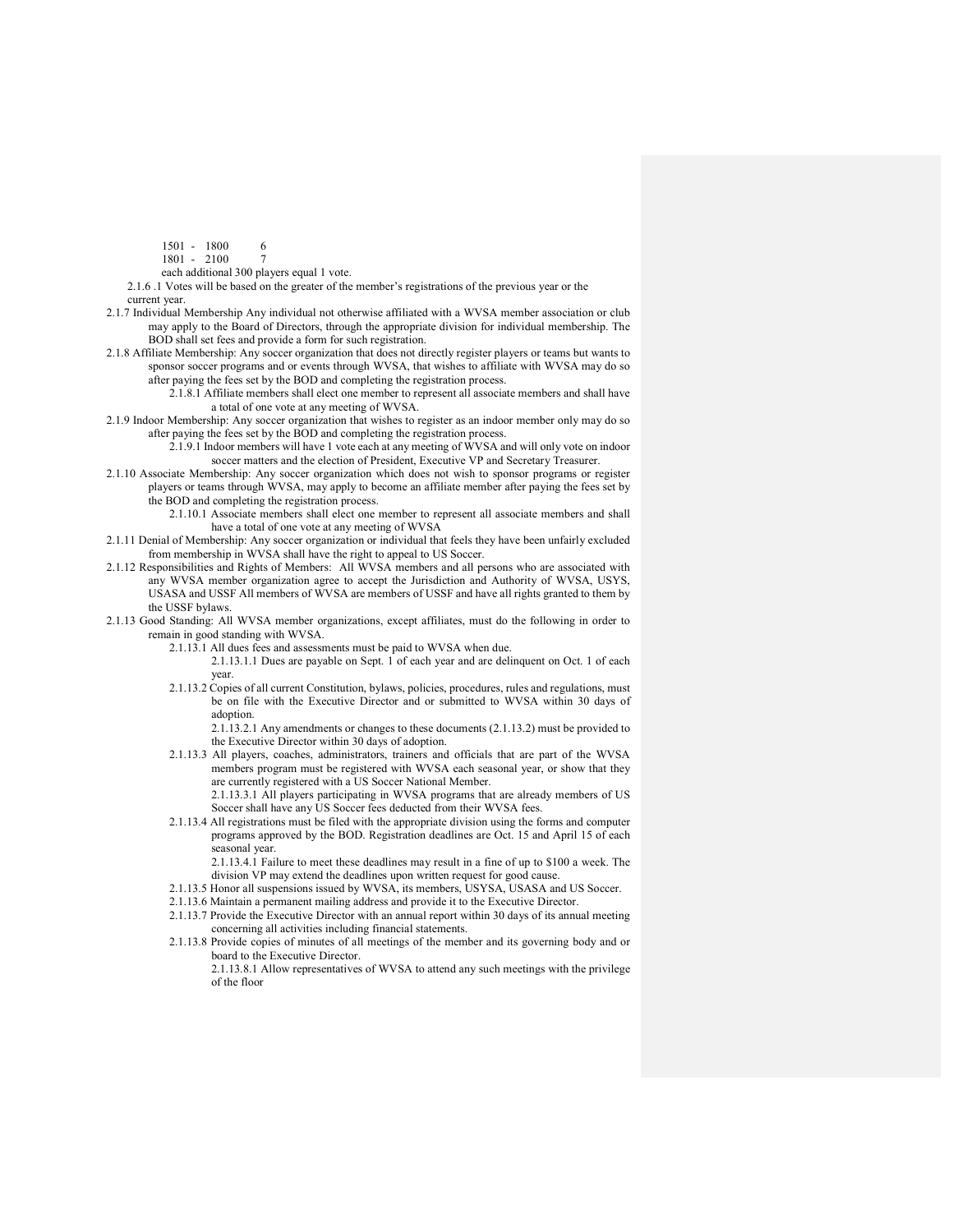## 2.1.13.9 Risk Mnagement

- 1. All WVSA officers, coaches, managers, referees and volunteers that may come in contact with youth soccer players must complete the Risk Management application on the online registration form. information must be updated each seasonal year (fall/spring) so your information and assignments are correct in our soccer database
- 2. All WVSA coaches, referees, team and club officials that may have contact with WVSA Youth Players must comply with the US Soccer and WVSA Safe Sport Guidelines.
- 3. WVSA will deny membership or employment or disqualify any persons convicted and suspend any person arrested for child abuse, physical abuse, domestic violence, sexual abuse or any felony or other crime which is detrimental to soccer players, in accordance with WV Law, USYSA, USASA and US Soccer bylaws, policies and procedures.
- 4. WVSA will also review and may make a decision to disqualify a member from participating WVSA in programs of WVSA or its members clubs, when receiving credible accusations of sexual misconduct outside of the background checks.
- 5. Persons denied Risk Management clearance may appeal the disqualification to WVSA. Contact Dave Laraba, 304-654-1849 dave@wvsoccer.net
- 6. WVSA and all WVSA Member Organizations will ensure that all members and staff comply with WVSA Risk Management Policies and Procedures as published in WVSA Administrative Rule Book Chapter 8

### 2.1.13.10 Grievance

 Any individual or organization member of WVSA, or the BOD itself, may file a grievance against a member of WVSA.

2.1.13.11 Procedure – Individual

 A signed, written grievance must be submitted with all evidence and supporting documents to the Executive Director. The grievance must be accompanied by a letter certifying that the individual is a member in good standing of one of the member organizations of WVSA. The BOD will set the fee for grievances, not to exceed \$100.

2.1.13.12 Procedure – Organization

A signed, written grievance must be submitted with all evidence and supporting documents to the Executive Director. The grievance must be accompanied by a letter certifying that the grievance has been approved by a majority of the BOD of one of the member organizations of WVSA. The BOD will set the fee for grievances, not to exceed \$100.

2.1.13.13 Procedure – BOD

 A signed, written grievance must be submitted with all evidence and supporting documents to the Executive Director. A letter certifying that a member of the WVSA BOD has submitted the grievance must accompany the grievance. The BOD will set the fee for grievances, not to exceed \$100.

2.1.13.14 Investigation / Mediation / Hearings

The WVSA member shall be notified in writing that the grievance has been received, within 48 hours. The Executive Director will inform the District Commissioner or Division VP who will investigate the dispute. Every effort will be made to reach a resolution. If no resolution can be reached, in accordance with WVSA and USSF bylaws and policies shall hold a hearing on the grievance.

2.1.13.15 Penalties

The BOD may by two-thirds vote, after conducting a hearing, find that the grievance is without merit or that the grievance is upheld. The BOD may issue, a suspension until the next membership meeting, a fine of not more than \$500 per offense or recommend the member WVSA be placed in bad standing as per 2.1.13.17

2.1.13.16 Appeals

 Appeals of actions of the BOD under this section shall be to the USSF Appeals Committee. 2.1.13.17 Failure to Comply: Any WVSA member that fails to comply with one or more of the Commented [DL1]: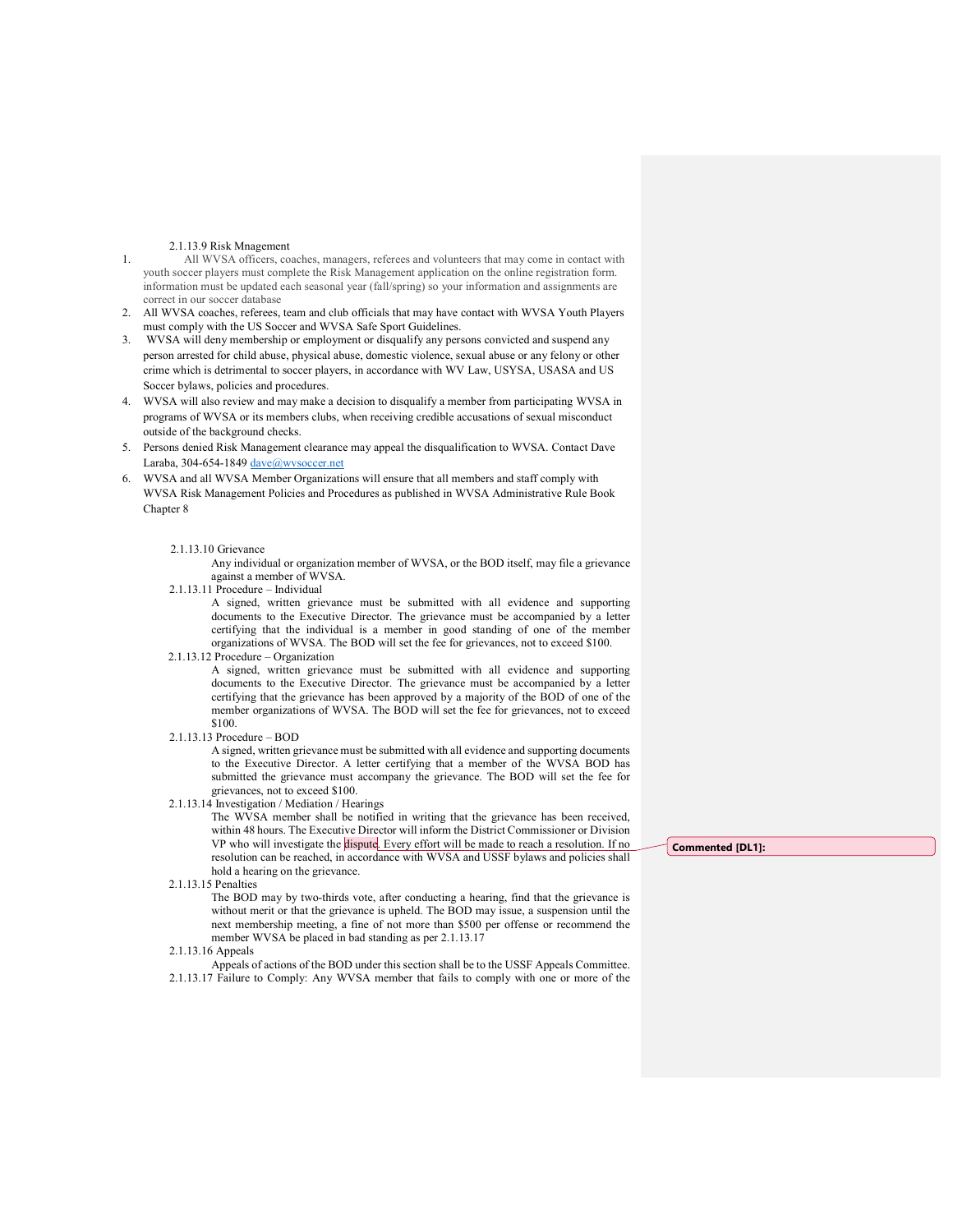sections of this rule (2.1.13) will be subject to a finding of not in good standing by the BOD.

2.1.13.17.1 A finding of not in good standing will mean that all teams registered with that member will be denied:

1. entry into WVSA cups and tournaments

2. entry into any tournament sponsored by a WVSA member

3. permission to play or travel out of WV

4. permission to host games or tournament

2.1.13.17.2 A finding of not in good standing will mean that the organization will be denied:

1. Permission to host games or tournament

2. the right to vote at any WVSA meeting

3. the right to register players or teams

4. the right to sponsor any soccer program through WVSA

2.1.13.17.3 Any WVSA member organization that remains in not in good standing for a period of 60 days or at the end of the seasonal year may have its membership revoked. 2.1.13.17.4 Any member organization found not in good standing may be brought in good

standing by the fulfillment of all membership obligations.

2.1.13.17.5 Any member organization found not in good standing may appeal to US Soccer.

### 2.1.14 Responsibilities of members:

2.1.14.1 Litigation

 1. No WVSA Member, member of an WVSA Member, official, league, club, team, player, coach, administrator or referee may invoke the aid of the courts in the United States or of any State if any potential remedy is or was available through any hearing, appeal, or grievances process of any WVSA Member, WVSA, USYS, USASA or the Federation. This Bylaw does not apply to the commencement of an arbitration proceeding under these Bylaws, the USOC bylaws or court action taken to enforce a decision of the Federation, USOC, CAS, or FIFA.

 2. For a violation of this Bylaw, the offending party shall be subject to suspension and fines, and shall be liable to the WVSA, the Federation or the responding party for all expenses incurred by the Federation or the responding party and their officers in defending each court action, including but not limited to the following: (1) court costs (2) attorneys' fees (3) reasonable compensation for time spent by officials and employees in defending the action, including the preparation of responses to discovery and court appearances (4) travel expenses, and (5) expenses for holding special meetings necessitated by the court action.

 3. WVSA Members must adopt bylaws or policies requiring their members to condition membership on compliance with this Bylaw.

#### 2.1.14.2. Recognition of Authority

 Every team, club, league, association and individual member that accepts membership in WVSA thereby agrees to accept the jurisdiction of WVSA, USYS and or USASA, US Soccer, CONCACAF and FIFA, and to accept support and adhere to their regulatory authority as provided and as may hereafter be formulated by such rules, regulations, policies, procedures, constitution and bylaws which they may enact.

## 2.2 MEETINGS OF THE ASSOCIATION

2.2.1 Time and Place of Meetings

 All meetings of the WVSA shall be held at such time and at such place as shall be determined by the president.

2.2.2 Special or General Meetings

2.2.2.1 Requesting a meeting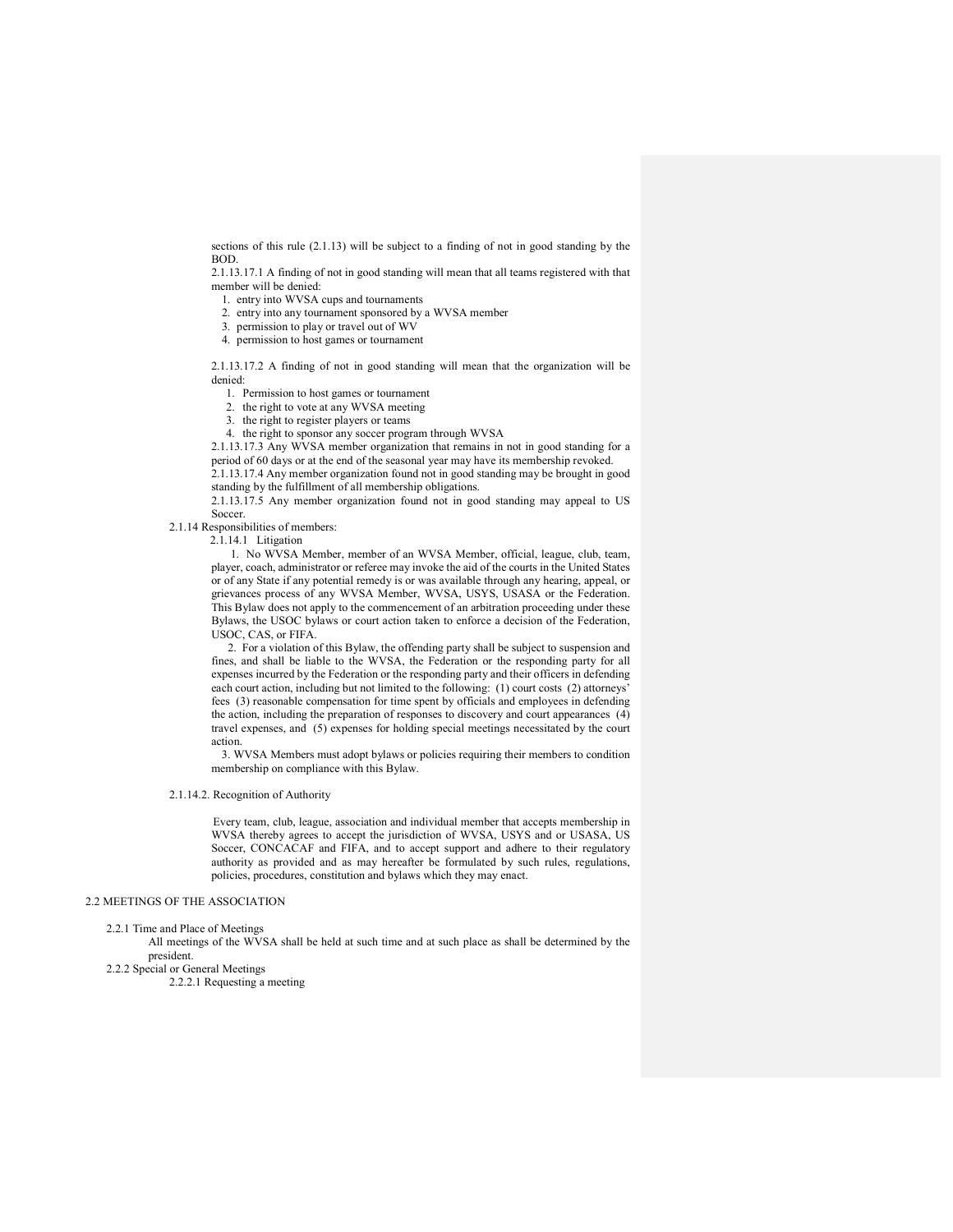A majority of the BOD or one fourth of the member associations may request a special or general meeting.

# 2.2.2.2 Calling a meeting

 The president must call a meeting, to take place, within 30 days of the request as per 2.2.2.1. 2.2.2.3 Notice

 Written or printed notice, stating the time, place, date and purpose of such meeting shall be delivered not less than ten and not more than 30 days before the date of the meeting. Such notice shall be deemed to be delivered when deposited in the US Mail addressed to the member association or officer at the address on file at the WVSA office.

# 2.2.3 Meetings

2.2.3.1 Separation of votes

 In all matters, including elections, which apply to only one division or class of member of WVSA, only the members of that membership class or division and the BOD shall vote.

2.2.3.2 Quorum

A majority,  $\frac{1}{2} + 1$ , of the votes available to all members and the BOD shall constitute a quorum at all meetings of WVSA. Once a quorum has been established the members present may continue to conduct business until adjournment, not withstanding the withdrawal of enough members to constitute a quorum.

2.2.3.3 Majority vote

 When a quorum is present at any meeting of WVSA a majority vote of those present and voting will decide any question except where a greater standard is set by the Constitution and or Bylaws.

2.2.3.4 Parliamentarian

The president shall appoint a parliamentarian, who shall use Robert's Rules of Order.

# 2.3 BOARD OF DIRECTORS

2.3.1 Attendance

 A BOD member who fails to attend three consecutive meetings or five meetings in one seasonal year, including membership meetings, shall have his or her office declared vacant, unless the BOD excuses the absences for good cause. The vacant office shall be filled in accordance with 2.3.2

## 2.3.2 Vacancies

 The President, who shall appoint someone to fill the vacancies until a special election, shall fill vacancies on the BOD, except for President and Ex VP, or election can be held according to 2.3.3

#### 2.3.3. Special Elections

 Offices filled under 2.3.2 shall have a special election at the next meeting of WVSA. The person elected shall serve until the next regular election for that office.

## 2.3.4 Compensation

 The BOD shall serve without compensation for their time and services. BOD members may be reimbursed for budgeted or preapproved expenses.

2.3.5 BOD Meetings

2.3.5.1 Minutes shall be kept of all meetings of the BOD and shall be placed in the WVSA minute's book.

- 2.3.5.2 The BOD may meet by Conference call.
- 2.3.5.3 A member of the BOD shall not vote on any matter concerning his or her home club. The BOD member may speak to the matter.
- 2.3.6 Grievances against BOD Members

 Any individual or organization member of WVSA, or the BOD itself, may file a grievance against a member of the WVSA BOD.

2.3.6.1 Procedure – Individual

 A signed, written grievance must be submitted with all evidence and supporting documents to the President or Ex VP. The grievance must be accompanied by a letter certifying that the individual is a member in good standing of one of the member organizations of WVSA. The BOD will set the fee for grievances, not to exceed \$100.

2.3.6.2 Procedure – Organization

A signed, written grievance must be submitted with all evidence and supporting documents to the President or Ex VP. The grievance must be accompanied by a letter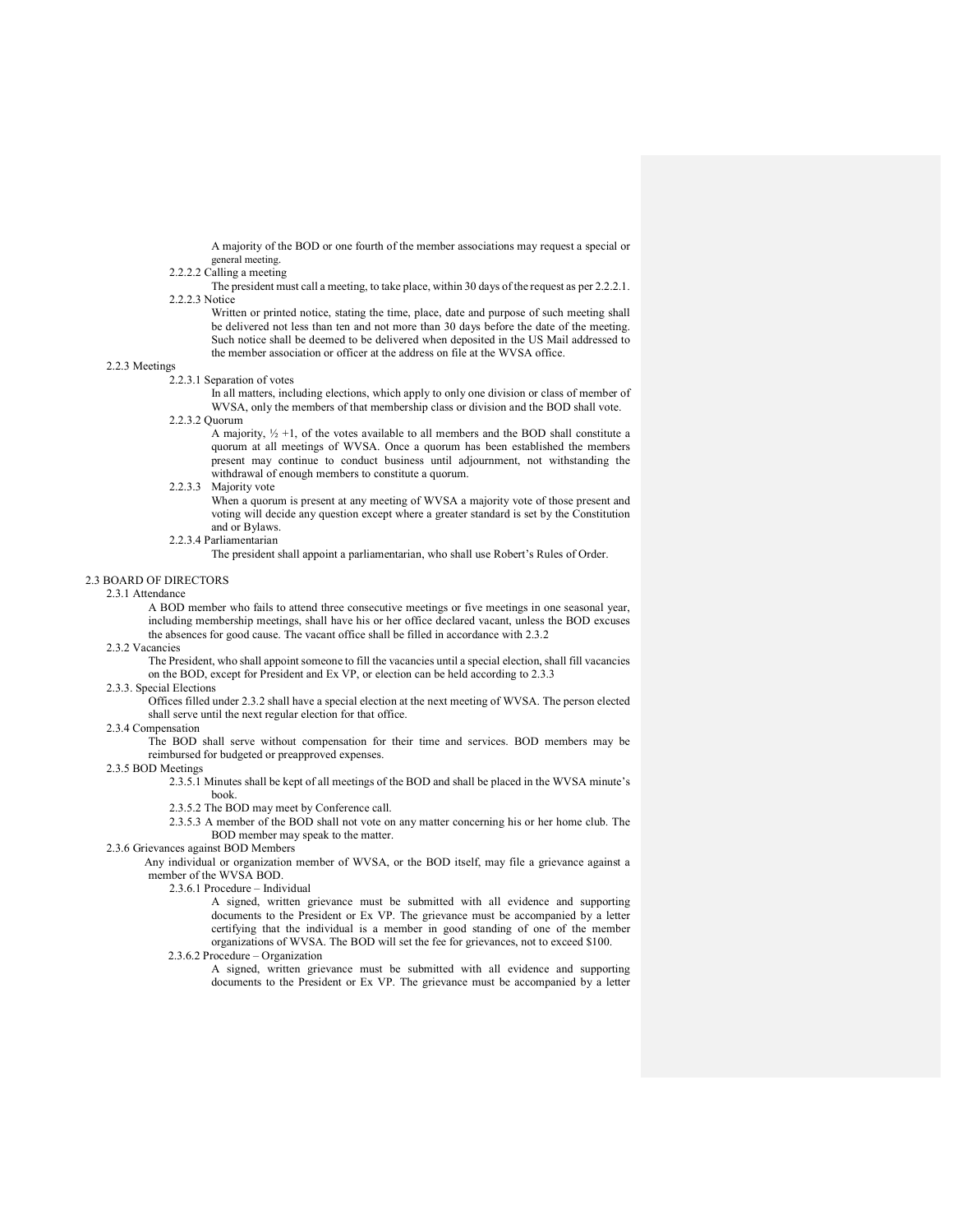certifying that the grievance has been approved by a majority of the BOD of one of the member organizations of WVSA. The BOD will set the fee for grievances, not to exceed \$100.

#### 2.3.6.3 Procedure – BOD

 A signed, written grievance must be submitted with all evidence and supporting documents to the President or Ex VP. A letter certifying that a member of the WVSA BOD has submitted the grievance must accompany the grievance. The BOD will set the fee for grievances, not to exceed \$100.

#### 2.3.6.4 Hearings

The BOD member shall be notified in writing that the grievance has been received, within 48 hours. The BOD in accordance with WVSA and USSF bylaws and policies shall hold a hearing on the grievance.

#### 2.3.6.5 Penalties

The BOD may by two-thirds vote, after conducting a hearing, find that the grievance is without merit or that the BOD member is guilty of the offense(s) charged. The BOD may issue, a suspension until the next membership meeting, a fine of not more than \$500 per offense or recommend the BOD member be removed from office by the membership as per 2.3.7.

#### 2.3.6.6 Appeals

Appeals of actions of the BOD under this section shall be to the USSF Appeals Committee.

# 2.3.7 Removal

 Any member of the WVSA BOD shall be removed from office following a vote for removal by two thirds of the membership present and voting at any meeting of WVSA. All provisions of US Soccer Bylaw 701 shall be in effect.

## 2.3.7.1 Procedure

 Any BOD member suspended by the BOD for more than 30 days or recommended for removal from office shall be entitled to a hearing before the WVSA membership within 30 business days of the action by the BOD. The BOD member affected may decline such a hearing in writing and accept the penalty imposed or recommended by the BOD with no right to appeal.

# 2.3.7.2 Appeals

Except as noted in 2.3.7.1 actions against a BOD member may be appealed to US Soccer.

The BOD shall divide WVSA into districts for administrative purposes.

#### 2.4 OFFICERS

2.4.1 President

2.3.8 Districts

 The President of WVSA shall be the CEO of the association. He shall preside at all meetings of WVSA and shall have the right to cast a vote in case of a tie. The President shall appoint all committees of WVSA and delegations to meetings of WVSA members and other meetings and events. The President shall appoint the Executive Director, the SRA and the State Director of Coaching. The President shall submit a written report to the AGM.

#### 2.4.2 Executive VP

 The Ex VP shall succeed to the office of President in the event that office shall become vacant. The Ex VP shall assume the duties of the President if the President is absent or unable to perform his duties. The EX VP shall oversee the following committees, Constitution and Bylaws, Nominations and Risk Management. The EX VP shall perform those additional tasks and functions assigned by the President and the BOD.

## 2.4.3 Vice Presidents

 The following officers shall be Vice Presidents of the Association. They shall succeed to the office of President in the absence of both the Ex VP and the President, in order of their seniority if service in office. In the event of equal time in service the office that was elected first shall be senior..

## 2.4.3.3 VP Youth and Amateurs

 These VP's shall oversee all aspects of soccer for their division. They shall oversee player and team registration and eligibility. They shall work with the Cups and Games Committee to ensure compliance with all rules and procedures. They may appoint such assistants as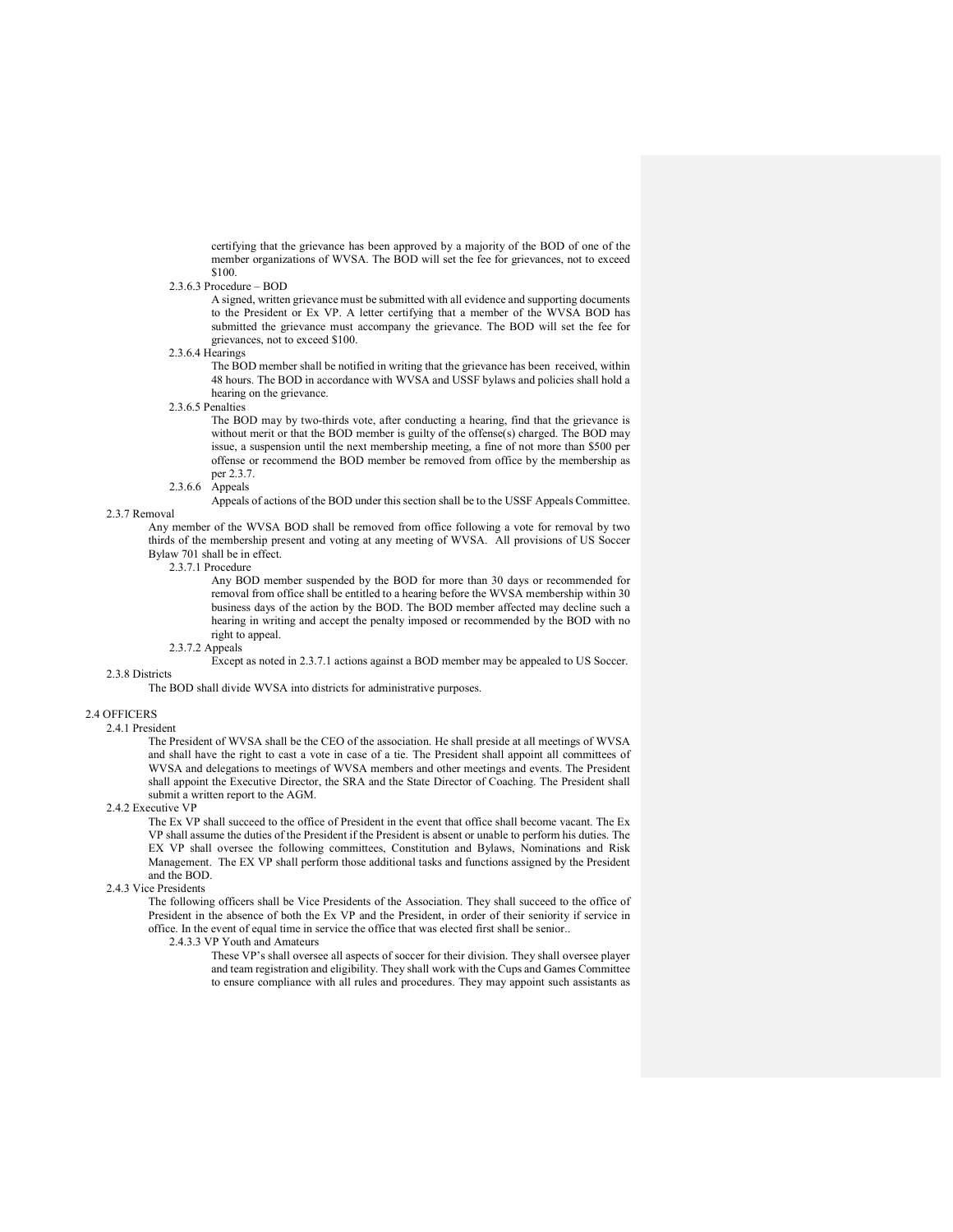deemed necessary to the function of their office. They may take disciplinary action against any player, team, club, league or individual under their jurisdiction after complying with all WVSA and USSF rules. They may also undertake investigations of possible rules violations and report the findings with or without recommendations to the C&G and or A&D Committees. They shall also fulfill such other duties as directed by the President or the BOD.

## 2.4.4 Secretary / Treasurer

 This officer shall serve as Chief Financial Officer and Secretary of the Association. He shall oversee the work of the state office staff in regards to the functions of the office. He shall perform such other duties as may be directed by the President and BOD.

2.4.4.1 Treasurer Functions

 The Sec./ Treas. shall oversee and review the work of the office staff and outside accountants. He shall be responsible for budget appropriations, financial reconciliation and reporting. Financial reports shall be made in writing to the BOD and at least ten days in advance of any general membership meeting. He shall chair the budget committee and review all contracts of this association.

2.4.4.2 Secretary Functions

The Sec./ Treas. shall keep or cause to be kept the minutes of all meetings of WVSA, including BOD and Ex Comm. He shall oversee the work of the of office staff in carrying out the functions of the office. He shall; be the custodian of all records, contracts and correspondence of the association; keep a record of all members and correspondence of the association; of the association: certify and keep the voting credentials of all members for meetings of the association; see that all notices are duly given concerning, meetings of the association.

2.4.5 Past President

 The Immediate Past President shall serve as an advisor to the President and the BOD. He shall perform such other duties as directed by the President and BOD.

## 2.5 EMPLOYEES

The BOD, upon the recommendation of the President, may employ such staff as necessary for the operation of the business of the association.

2.5.1 Executive Director

 The President shall, with the advise of the BOD, be empowered to hire an Executive Director, who shall be paid an amount, budgeted for that purpose and shall have voice but no vote at meetings of the association and BOD. The ED shall direct the state office staff and will perform such duties as directed by the President.

2.5.1.1 Terms of Employment

 The ED shall have a contract but the length of service will be subject to the will and call of the President.

2.5.2 Staff

 The Executive Director will be authorized to hire the necessary staff to perform the functions of the state office, subject to the budgeted amounts for that purpose.

### 2.6 COMMITTEES / PROGRAMs

The President with the approval of the BOD shall appoint the following committees annually. The President shall make appointments to fill any vacancy that occurs during the course of the year with the advice of the appropriate VP.

2.6.1 Approval of Actions and Plans

 Each committee shall submit all plans, actions policies and procedures to the BOD for approval in advance.

#### 2.6.2 Committees

 Appeals and Discipline, Budget, Hall of Fame, Membership, Nominations, Recreation, Referee, Risk Management, Rules,

## 2.6.3 Other Committees

The President, with the approval of the BOD, may create such other committee's as needed.